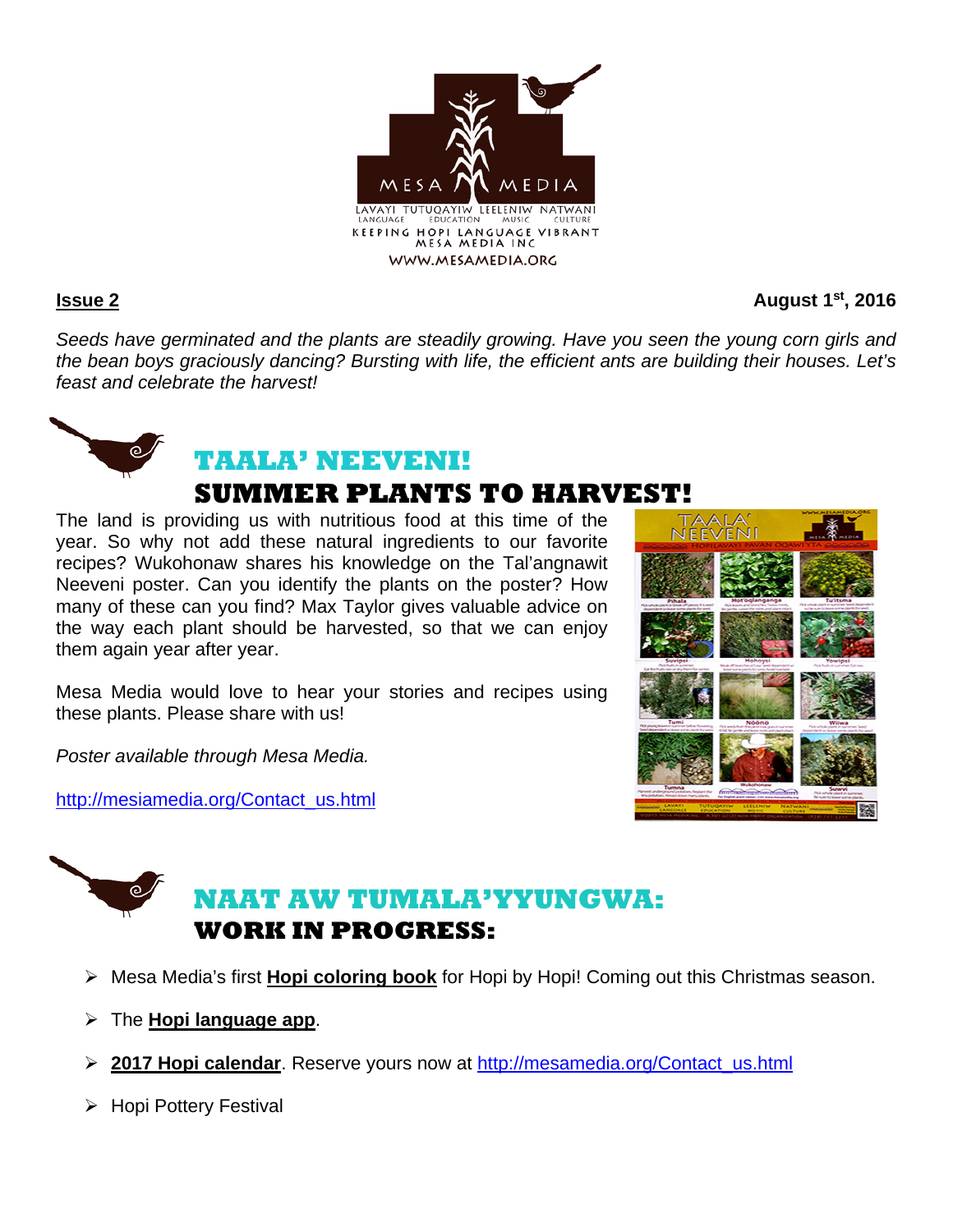# Natwani Kuwan lelwi'i!



Yep lööyö mansaanat, pu' sami, pu' piw patnga.

Here are two apples, and corn, and also a pumpkin.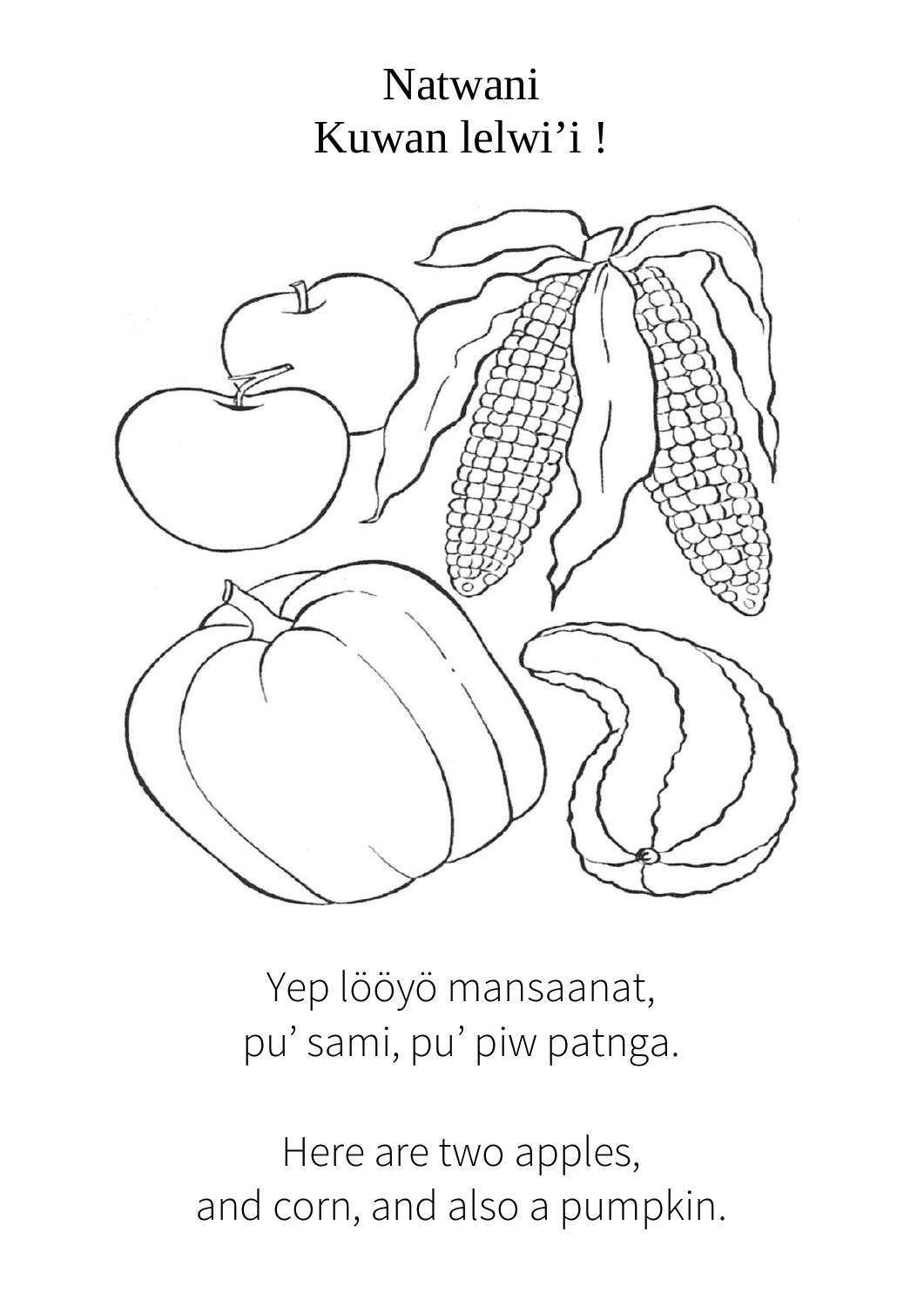

Time for a Hopilavayi challenge. Can you unscramble the following Hopi words? The first 5 individuals to send the completed puzzle to Mesa Media with the correct answers will get a 2016 Hopiyaasangwni (Hopi calendar). Let's get started!

Send your answers to: http://mesamedia.org/Contact\_us.html

| <b>Three Sisters: Corn</b>                          |  |  |  |
|-----------------------------------------------------|--|--|--|
| 1. ATVSAKS'WSTAATA<br>Speckled, Small               |  |  |  |
| 2. QAÖSÖQTA'<br>White                               |  |  |  |
| 3. IÖAT'KANSQ<br>Multicolored kernels               |  |  |  |
| 4. SAATVAWTSTKAI<br>Sweet, Short-Eared              |  |  |  |
| 5. TATWAKIAHANPAS<br>Sweet Introduced Hybrid        |  |  |  |
| 6. UYRURAÖQP<br>Blue speckled with White            |  |  |  |
| 7. AAQSIMÖ'<br><b>Blue-Grey</b>                     |  |  |  |
| 8. OAOKNÖNIQ'<br>Orange with White marks            |  |  |  |
| 9. HQAÖOPQO<br>Northeastern Pueblo                  |  |  |  |
| 10. MOKOKA<br>Purple                                |  |  |  |
| <b>11. S'TVAHOKAOTAS</b><br>Speckled Blue and White |  |  |  |
| <b>12. TASWKATI</b><br>Sweet                        |  |  |  |
| 13. AÖAAPQ'L<br>Red                                 |  |  |  |
| 14. HAQOAYOPÖYQÖ<br>White-Popping                   |  |  |  |
| 15. ÖAQAPSWA'K<br><b>Blue</b>                       |  |  |  |
| 16. YAÖISQKA'<br>Yellow                             |  |  |  |
| 17. 'AQAATLÖPS<br>Pink                              |  |  |  |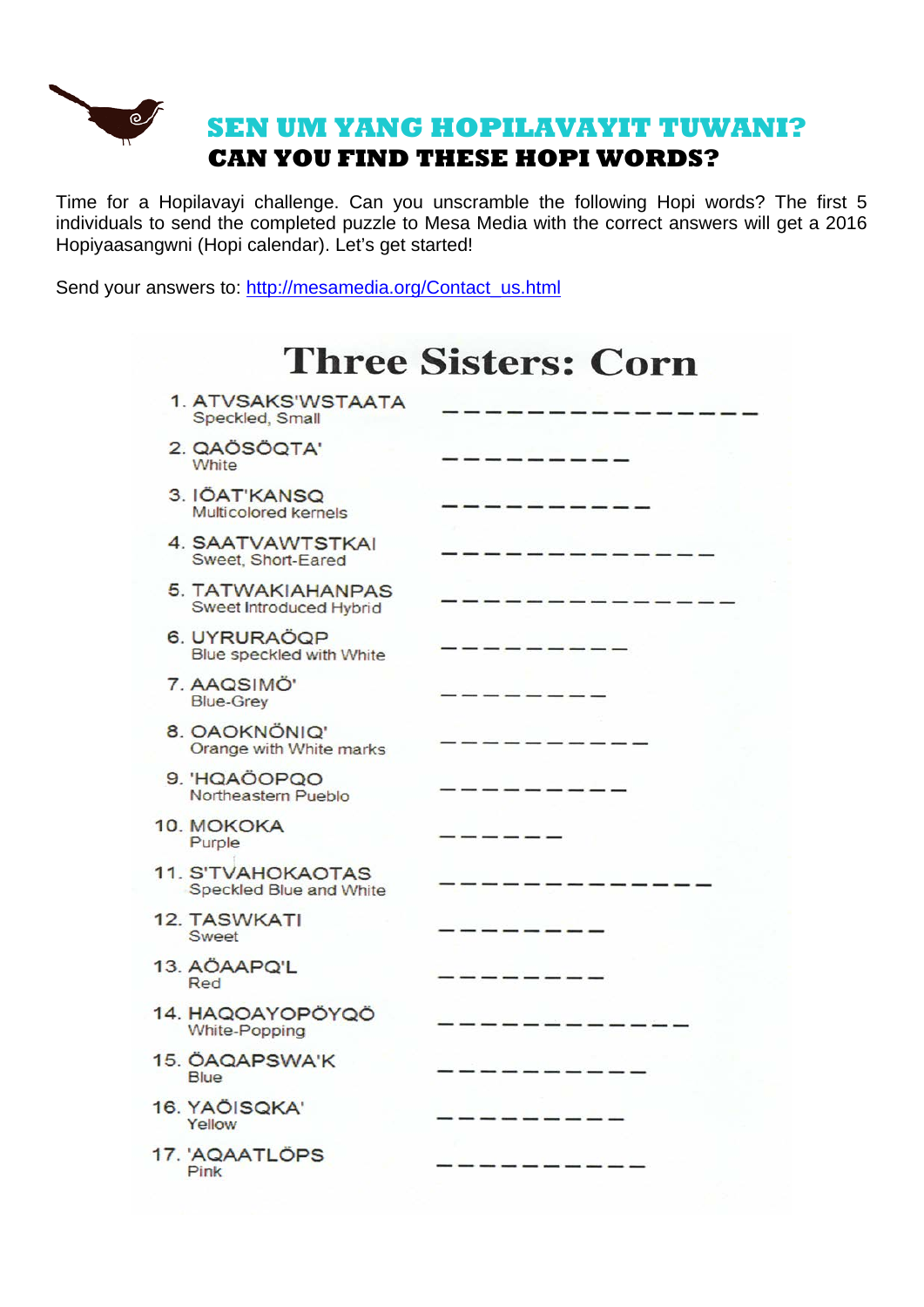

Take the following test to find out:

- *1. Choose the answers that fit you & circle the appropriate number.*
- *2. Add up your points.*

*3. Go find the answer at the end of this newsletter.*

### **HOPI CHARACTER TRAITS TEST**

|                                              | <b>Always</b> | <b>Sometimes</b> | <b>Never</b> |
|----------------------------------------------|---------------|------------------|--------------|
| I live with humility                         | $\mathbf{1}$  | $\overline{2}$   | 3            |
| I have respect<br>for others                 | $\mathbf{1}$  | $\overline{2}$   | 3            |
| I tend to have negative expectations         | 3             | $\overline{2}$   | $\mathbf{1}$ |
| I respect the sacred nature of self          | $\mathbf{1}$  | $\overline{2}$   | 3            |
| I am lazy                                    | 3             | $\overline{2}$   | $\mathbf{1}$ |
| I respect the sacred                         | $\mathbf{1}$  | $\overline{2}$   | 3            |
| I acknowledge and respect kinship & clanship | $\mathbf{1}$  | $\overline{2}$   | 3            |
| I am a careful listener                      | $\mathbf{1}$  | $\overline{2}$   | 3            |
| I am timid                                   | 3             | $\overline{2}$   | $\mathbf{1}$ |
| I show care in the way I speak               | $\mathbf{1}$  | $\overline{2}$   | 3            |
| I am appreciative and thankful               | $\mathbf{1}$  | $\overline{2}$   | 3            |
| I get mad                                    | 3             | $\overline{2}$   | $\mathbf{1}$ |
| I tend to overburden myself & my mind        | 3             | $\overline{2}$   | $\mathbf{1}$ |
| I am generous and kind                       | $\mathbf{1}$  | $\overline{2}$   | 3            |
| I show positive feelings toward others       | $\mathbf{1}$  | $\overline{2}$   | 3            |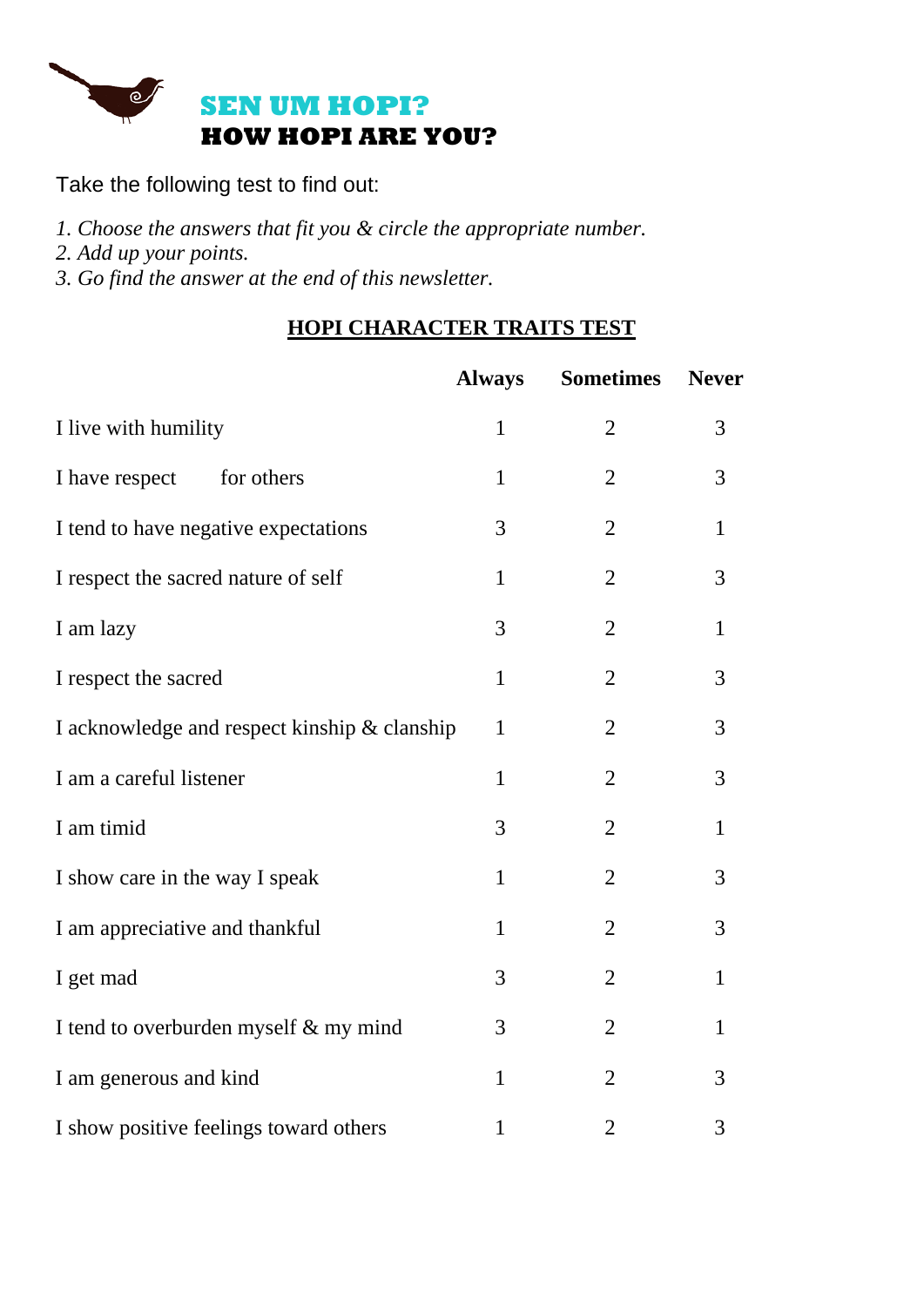

…**Hopi language speakers**, to record their voices for the new language application. For more information, contact Anita @ 928-737-2255



Our next newsletter will be out in November. Your comments and suggestions are welcome. Send them to: http://mesamedia.org/Contact\_us.html

# **ITAM HIITA AKW WUNGWIWWISA? WHAT KEEPS US GROWING?**

*The work of Mesa Media would not be possible without the generous support of our institutional and private donors. Eskweli/Askwali/Kwakwha donors! We pledge to revitalize the Hopi language.*

*Last but not least, we want to recognize the dedication of our volunteers who give hours and days of their priceless time, and offer their many talents to support the development, production and sharing of Hopi language resources.* 

*Mesa Media gratefully acknowledges the contributions.*

#### **Eskweli! Askwali! Kwakwha!**

*You too can be part of this great journey. Join us on the path where good Hopi life and language are vibrant and flourishing. Celebrate feasting and harvesting, make a difference in the world today and for generations to come. Glance back once in a while, and be proud of who you are. Contribute your time and talent, or make a donation now…*

Contact us directly to make a donation by check at: http://mesamedia.org/Donate\_today.html

or visit our donations page that accepts credit cards at: https://azgives.org/c/GivesDay/a/mesamedia/donate/

\*\*\*\*\*\*

Mesa Media is a non-profit organization: when you purchase materials or when you make a donation, the funds are used to produce new materials. Eskweli for your contribution!